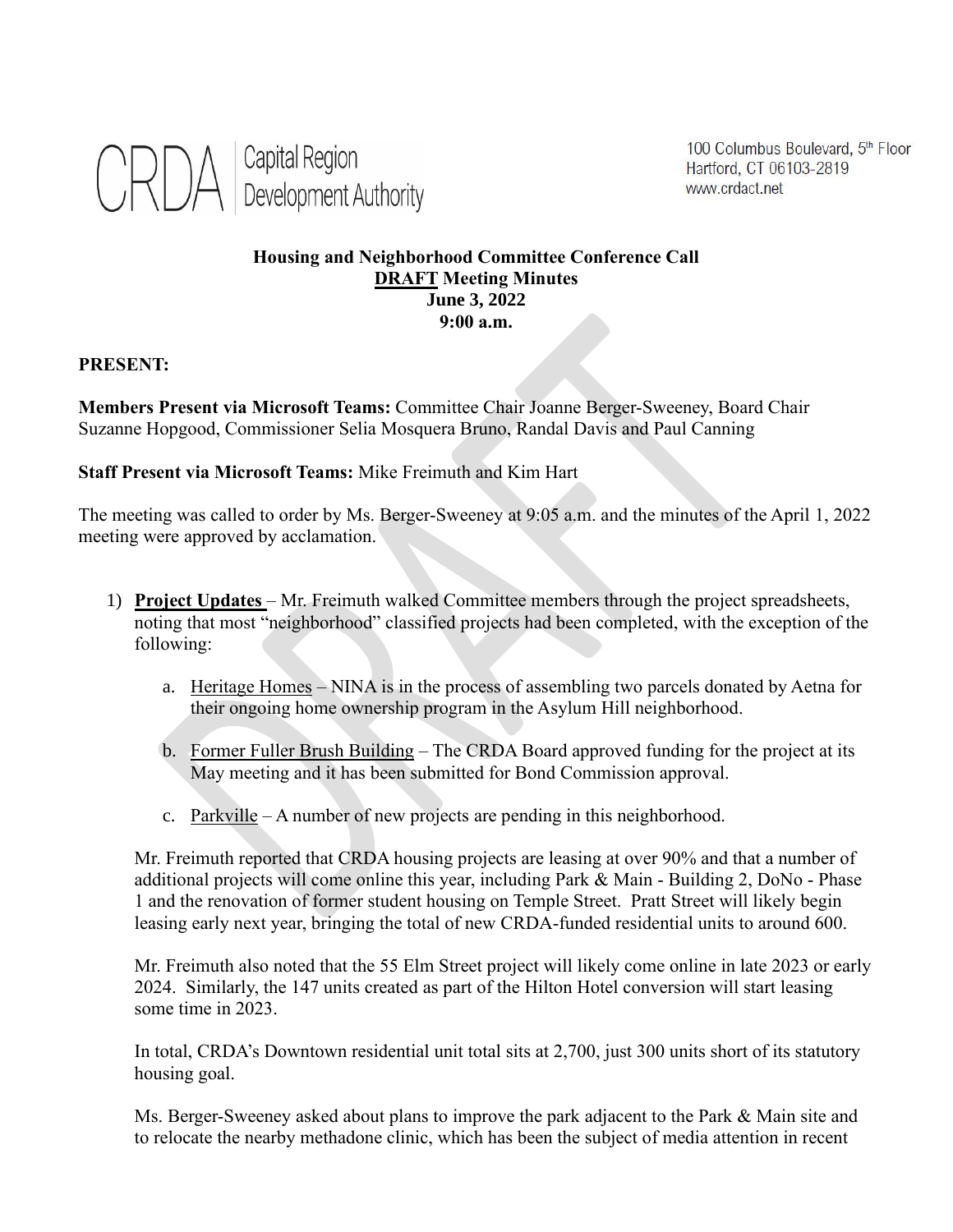weeks. Mr. Davis responded on behalf of the City, indicating that a working group was looking at redesigning the park. He acknowledged the difficulty in relocating the methadone clinic to another area of the City and said that the issue remained under discussion.

Mr. Canning asked for an update on conversion of the former Radisson Hotel. Mr. Freimuth noted that it has been reported that the upper floors are 80% leased, but that number has not been confirmed. The developer is now in the process of converting the lower floors to residential as well. Mr. Freimuth reminded Committee members that CRDA is no longer involved with the project, having been foreclosed out two years ago.

In response to a question from Mr. Canning, Mr. Freimuth outlined development efforts in the Bushnell South area:

- 1) State Buildings on Trinity Street Following an RFP process, the Department of Administrative Services is in discussions with a developer interested in constructing 110 units in the buildings located across from the State Capitol. Some public funding will likely be required.
- 2) 55 Elm Street The developer is looking at the possibility of renovating a second smaller building on the corner of West Street and Elm. They have inquired about CRDA rolling over the Historic Tax Credit bridge loan on 55 Elm to the smaller project.
- 3) Parcel 4 CRDA has issued an RFQ for development of the 4-acre parcel directly behind the State Office Building and proposals are due June  $10<sup>th</sup>$ . A number of potential developers have made inquiries.

Mr. Freimuth also noted that he has had several meetings with the individual selected under the Parkville Project Manager RFP. He hopes to have a resolution concerning their selection ready for the next Board meeting.

## 2. **200 Constitution Plaza**

Mr. Freimuth walked Committee members through the details of the project. CRDA has been asked to contribute \$3 million toward conversion of the former business training/office building into 101 residential units (24 1BR, 28 2BR and 49 studios) linked to an underground garage system. The total cost of the project is approximately \$18 million and the CRDA funds would be distributed as a loan to the developers - Biagio Barone and John Guedes - at 3% interest, with a 25-year amortization over a tenyear term.

Ms. Berger Sweeney questioned whether there were any affordable units in the mix. Mr. Freimuth responded that he had raised this issue with the developer to no avail. He noted that this represented a "Catch 22" situation in that affordable units lowered the developer's revenue and CRDA would need to lower its interest rate to accommodate the debt service coverage ratio required by the bank.

Commissioner Mosquera Bruno questioned whether CRDA was required to include an 80/20 market rate/affordable mix on all its projects. Mr. Freimuth responded that while the Authority is not statutorily required to do so, overall, our projects have averaged about 80/20, though many have been solely market rate. The Commissioner expressed her support for requiring the developer to include some affordable units.